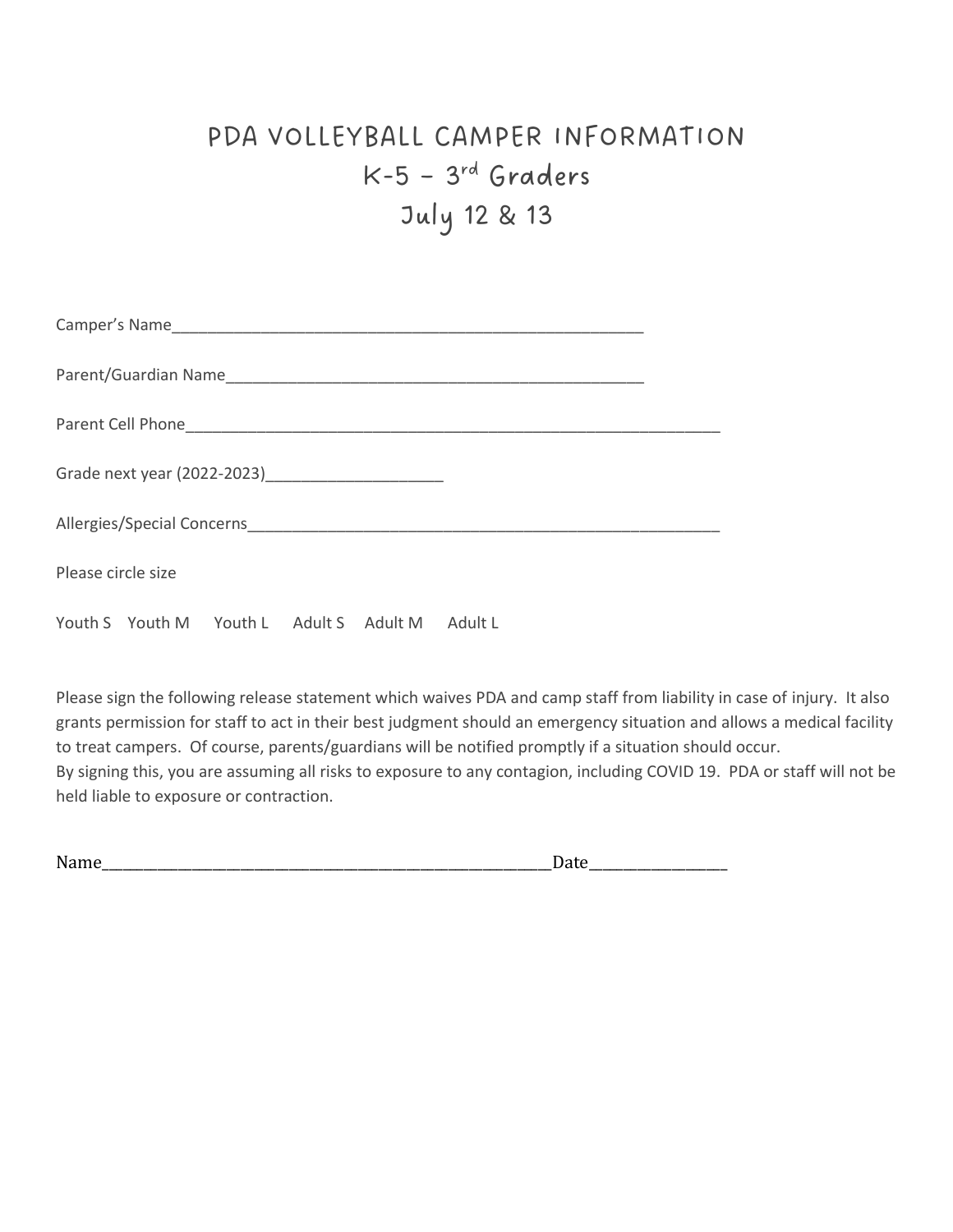## 2022 PDA VOLLEYBALL CAMP Rising K-5 - 3<sup>rd</sup> Grade July 12 & 13

It's almost SUMMER and time for PDA's Volleyball Camp! The camp is open to girls in who will be in grades K-5 – 3rd for the 2022-2023 school year. The camp will focus on learning basic volleyball skills while having a fun in a safe, Christian environment.

Camp will be run by Coach Lorie Ann Rogers as well as present and past PDA volleyball players. All campers will receive a t-shirt.

TUESDAY JULY 12 Rising K-5 – 3 rd graders 9:00-12:00 WEDNESDAY JULY 13 Rising K-5 – 3 rd graders 9:00 with a mini competition at 11:30. Camp will end after the mini competition

COST: \$50

Please fill out the attached form, attach payment and return to the school office. Cash, Check or Venmo are accepted. If you need to mail it, the school's address is PO Box 449, Mullins, SC 29574, Attn: Volleyball. Camper's forms received after June 27 are at risk of not receiving a camp t-shirt.

The camp is open to any girls in grades K-5 - 3rd, even if they are not a student at PDA.  $\,$ 

Campers should wear athletic shorts, shirt, and shoes. Kneepads would help, but not required. We will have water and Gatorade, but campers may bring their own water bottle (no soft drinks, tea, or energy drinks please).

A REMIND, text, or email will be sent to camper's parents around early July to remind everyone who registered of camp details.

Camp for 4<sup>th</sup>-8<sup>th</sup> graders is a full day on July 28. Forms are in the office.

Thank You, Coach Lorie Ann Rogers (992-4069) Labaxley425@gmail.com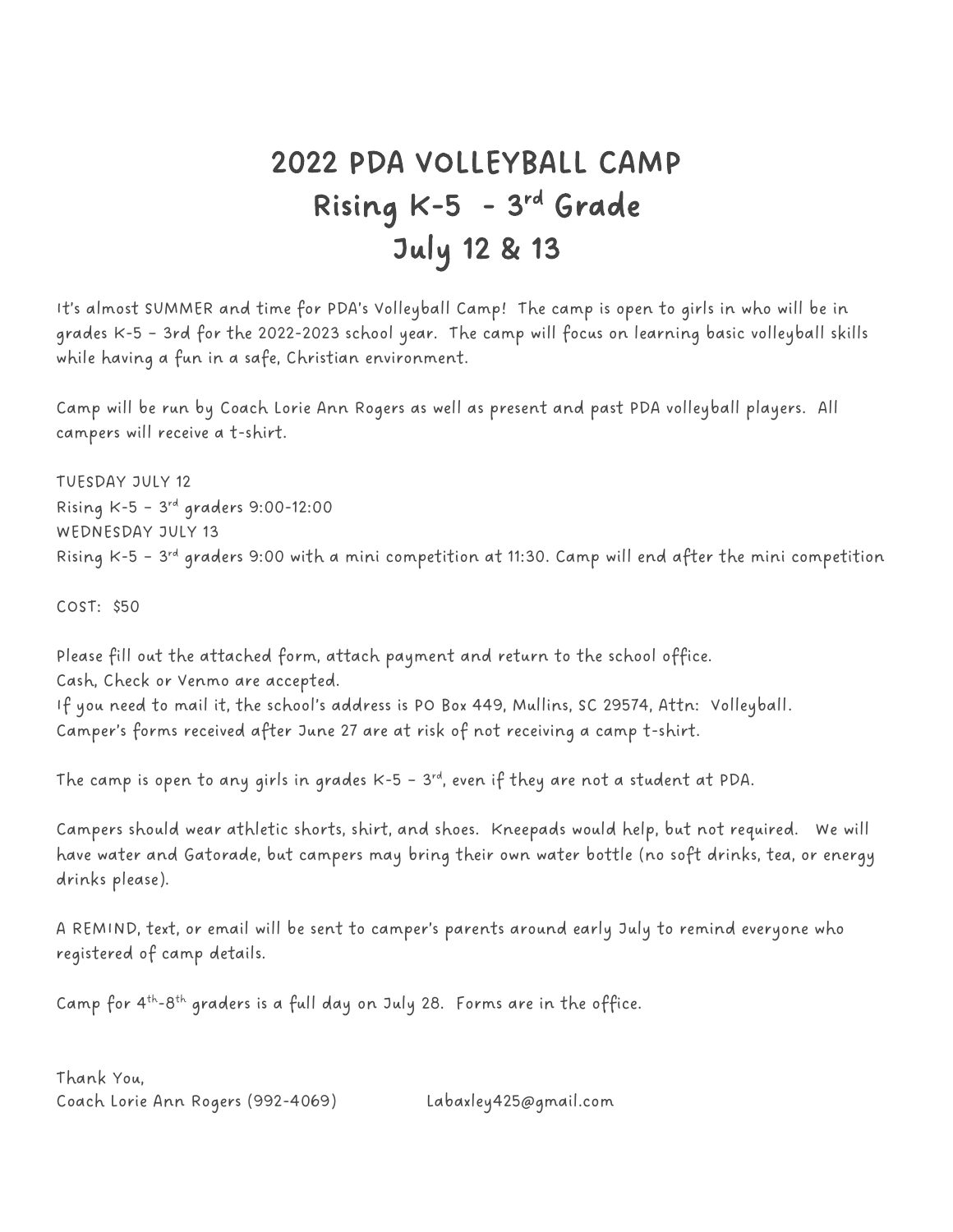## 2022 PDA VOLLEYBALL DAY CAMP 4<sup>th</sup> - 8<sup>th</sup> Grade July 28

It's almost SUMMER and time for PDA's Volleyball Camp! The camp is open to girls in who will be in grades 4 th – 8th for the 2022-2023 school year. The camp will focus on learning basic volleyball skills while having a fun in a safe, Christian environment.

Lunch is provided and all campers will receive a t-shirt.

July 28 9:00am – 4:30pm There will be a mini competition at 3:40 and parents are welcome to attend. Check in will be in the canteen.

COST: \$60

Please fill out the attached form, attach payment and return to the school office. Cash, check, and Venmo are accepted.

If you need to mail it, the school's address is PO Box 449, Mullins, SC 29574, Attn: Volleyball. Camper's forms received after July 1 are at risk of not receiving a camp t-shirt.

The camp is open to any girls in grades 4-8, even if they are not a student at PDA.

Campers should wear athletic shorts, shirt, and shoes. Kneepads would help, but not required. We will have water and Gatorade, but campers may bring their own water bottle (no soft drinks, tea, or energy drinks please).

A REMIND, text, or email will be sent to camper's parents around early July to remind everyone who registered of camp details.

Camp for K-5-3rd grade is scheduled for the mornings of July 12 & 13. Forms are in the office.

Thank You, Coach Lorie Ann Rogers (992-4069) Labaxley425@gmail.com